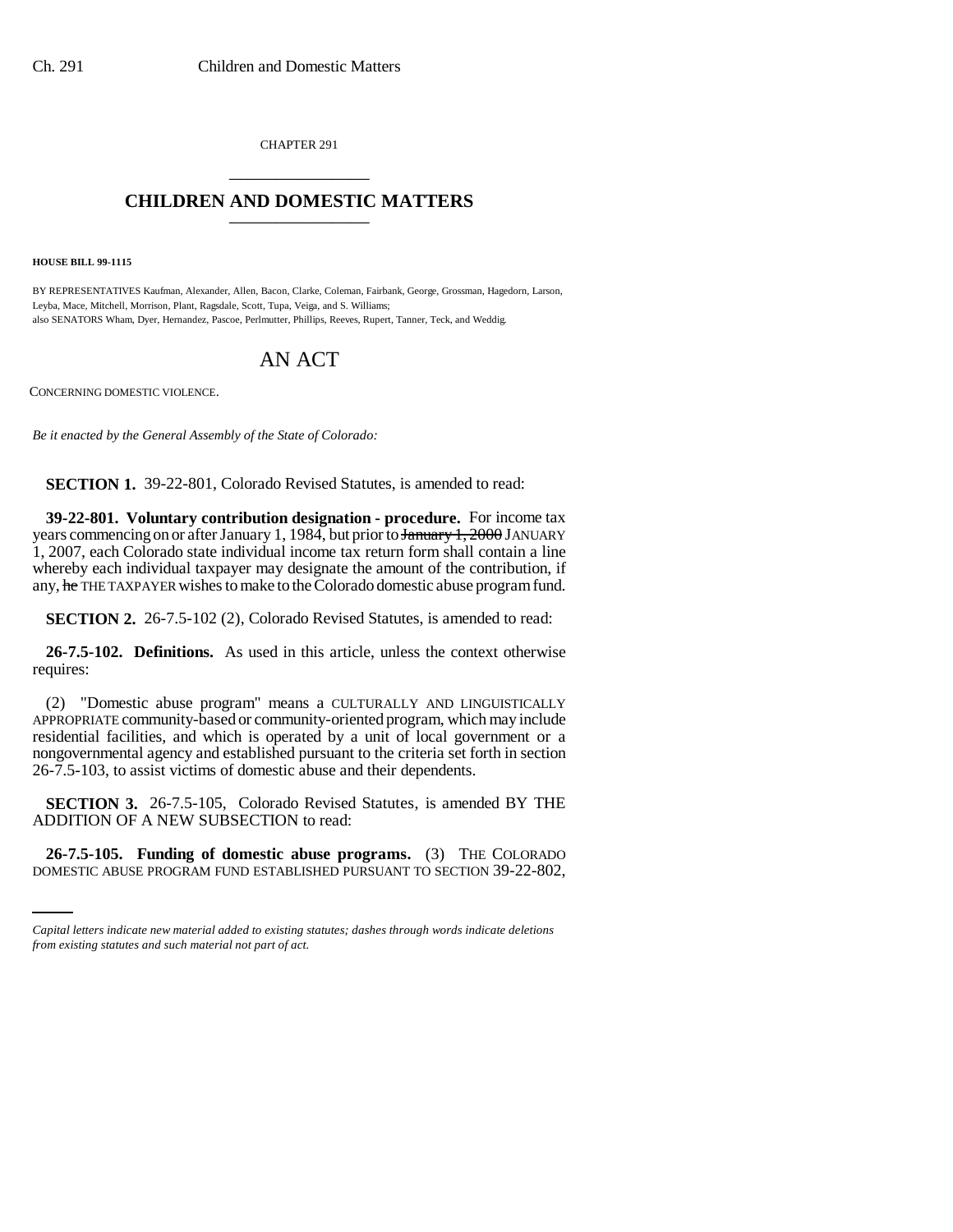C.R.S., MAY BE FUNDED BY ANY GENERAL FUND MONEYS THAT MAY BE APPROPRIATED THERETO BY THE GENERAL ASSEMBLY PURSUANT TO THE ANNUAL GENERAL APPROPRIATIONS ACT. THE EXECUTIVE DIRECTOR SHALL HAVE THE AUTHORITY TO EXPEND SUCH FUNDS APPROPRIATED TO THE COLORADO DOMESTIC ABUSE PROGRAM FUND FOR THE PURPOSES DESCRIBED IN THIS ARTICLE.

**SECTION 4.** 13-15-102, Colorado Revised Statutes, is amended to read:

**13-15-102. Publication of change.** (1) Public notice of such change of name shall be given at least three times in a newspaper published in the county where such person is residing within twenty days after the order of the court is made, and, if no newspaper is published in that county, such notice shall be published in a newspaper in such county as the court directs.

(2) PUBLIC NOTICE OF SUCH NAME CHANGE THROUGH PUBLICATION AS REQUIRED IN SUBSECTION (1) OF THIS SECTION SHALL NOT BE REQUIRED IF THE PETITIONER HAS BEEN:

(a) THE VICTIM OF A CRIME, THE UNDERLYING FACTUAL BASIS OF WHICH HAS BEEN FOUND BY THE COURT ON THE RECORD TO INCLUDE AN ACT OF DOMESTIC VIOLENCE, AS DEFINED IN SECTION 18-6-800.3 (1), C.R.S.;

(b) THE VICTIM OF CHILD ABUSE, AS DEFINED IN SECTION 18-6-401, C.R.S.; OR

(c) THE VICTIM OF DOMESTIC ABUSE AS THAT TERM IS DEFINED IN SECTION 14-4-101 (2), C.R.S.

**SECTION 5.** Article 4 of title 14, Colorado Revised Statutes, is amended BY THE ADDITION OF A NEW SECTION to read:

**14-4-107. Family violence justice fund - creation - grants from fund.** (1) THERE IS HEREBY ESTABLISHED IN THE STATE TREASURY THE FAMILY VIOLENCE JUSTICE FUND, HEREAFTER REFERRED TO AS THE "FUND". PURSUANT TO SUBSECTION (3) OF THIS SECTION, THE STATE COURT ADMINISTRATOR IS AUTHORIZED TO MAKE GRANTS FROM THE FUND DIRECTLY TO QUALIFYING ORGANIZATIONS PROVIDING CIVIL LEGAL SERVICES TO INDIGENT RESIDENTS OF THE STATE OF COLORADO.

(2) GRANTS FROM THE FUND SHALL BE USED TO FUND QUALIFYING ORGANIZATIONS TO PROVIDE LEGAL ADVICE, REPRESENTATION, AND ADVOCACY FOR AND ON BEHALF OF INDIGENT CLIENTS WHO ARE VICTIMS OF FAMILY VIOLENCE. MONEYS FROM THE FUND MAY BE PROVIDED FOR SERVICES THAT INCLUDE, BUT ARE NOT LIMITED TO:

(a) THE PROVISION OF DIRECT LEGAL REPRESENTATION TO VICTIMS OF FAMILY VIOLENCE IN RESOLVING THEIR CIVIL LEGAL MATTERS AND REMOVING IMPEDIMENTS TO THE ELIMINATION OF FAMILY VIOLENCE. SUCH REPRESENTATION MAY INCLUDE, BUT NEED NOT BE LIMITED TO, REPRESENTATION IN ANY RESTRAINING ORDER PROCEEDING, ACTION FOR DISSOLUTION OF MARRIAGE, LEGAL SEPARATION, OR DECLARATION OF INVALIDITY OF MARRIAGE, PATERNITY ACTION, CHILD CUSTODY ACTION, PROCEEDING TO ESTABLISH OR ENFORCE CHILD SUPPORT, ADMINISTRATIVE HEARINGS, OR ANY OTHER JUDICIAL ACTIONS IN WHICH FAMILY VIOLENCE IS AN ISSUE OR IN WHICH LEGAL REPRESENTATION IS NECESSARY TO PROTECT THE INTERESTS OF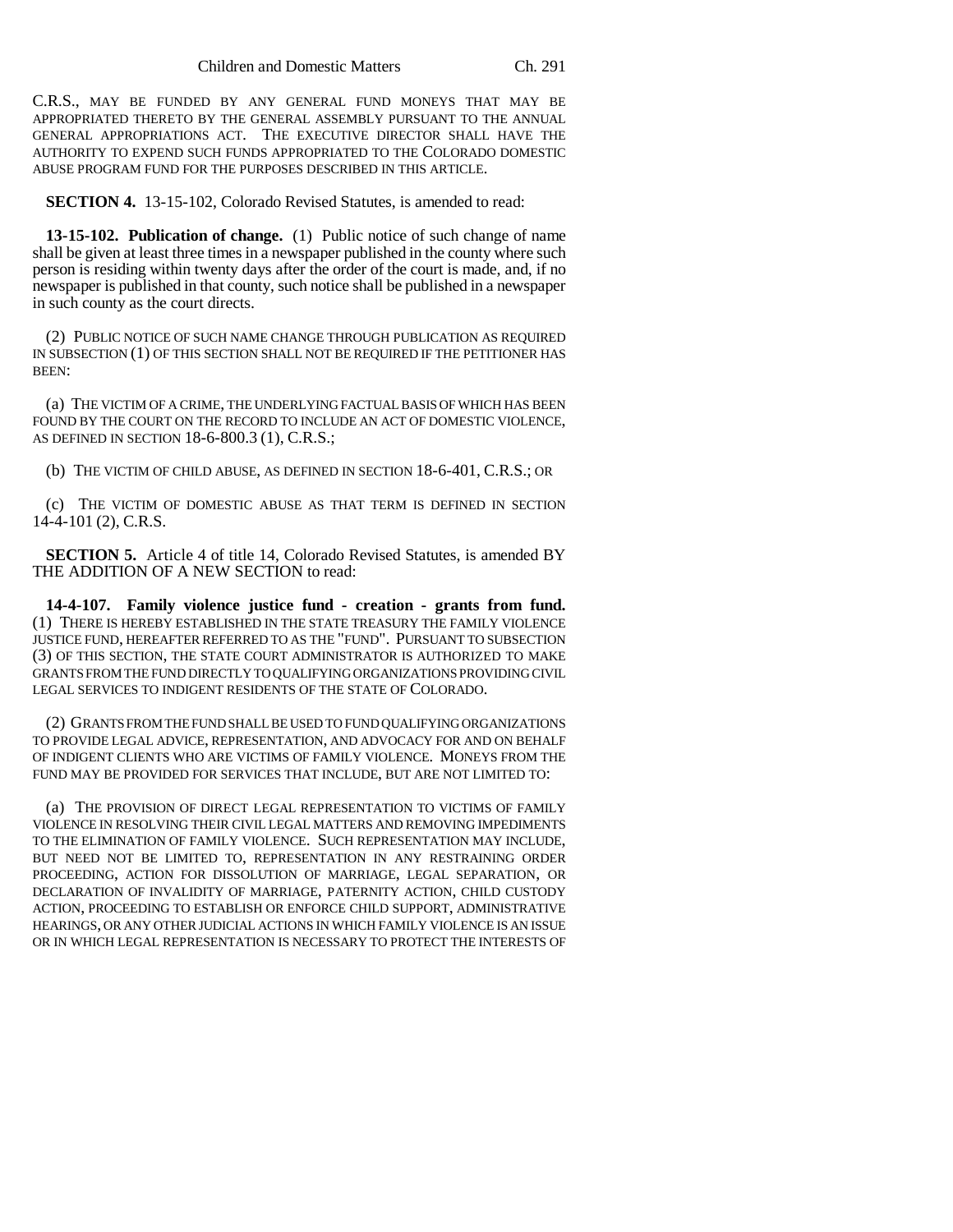A VICTIM OF FAMILY VIOLENCE.

(b) THE PROVISION OF CLINICS DESIGNED TO EDUCATE AND ASSIST INDIGENT VICTIMS OF FAMILY VIOLENCE IN THE PROCEEDINGS SET FORTH IN PARAGRAPH (a) OF THIS SUBSECTION (2);

(c) THE PROVISION OF LEGAL INFORMATION AND ADVICE TO VICTIMS OF FAMILY VIOLENCE, REFERRALS TO APPROPRIATE PERSONS OR AGENCIES, AND THE PROVISION OF EMERGENCY ASSISTANCE IN APPROPRIATE CASES BY TELEPHONE, ELECTRONIC COMMUNICATION, OR OTHER APPROPRIATE MEANS.

(3) A QUALIFYING ORGANIZATION SEEKING TO RECEIVE A GRANT FROM THE FUND SHALL SUBMIT AN APPLICATION EACH YEAR TO THE STATE COURT ADMINISTRATOR ON A FORM PROVIDED BY SUCH ADMINISTRATOR. THE APPLICATION FORM SHALL REQUEST ANY INFORMATION WHICH THE ADMINISTRATOR MAY NEED IN DETERMINING THE QUALIFICATIONS OF THE ORGANIZATION FOR RECEIPT OF A GRANT. COMMENCING JULY 1, 1999, AND QUARTERLY THEREAFTER, THE STATE COURT ADMINISTRATOR SHALL DISTRIBUTE GRANTS FROM THE FUND, SUBJECT TO AVAILABLE APPROPRIATIONS, TO A QUALIFYING ORGANIZATION FOR EACH COUNTY OR CITY AND COUNTY BASED UPON THE FOLLOWING FORMULA:

(a) THE TOTAL MONEYS SHALL BE DISBURSED IN PROPORTION TO THE NUMBER OF PERSONS LIVING BELOW THE POVERTY LEVEL IN EACH COUNTY OR CITY AND COUNTY AS DETERMINED BY THE MOST RECENT CENSUS PUBLISHED BY THE BUREAU OF THE CENSUS OF THE UNITED STATES DEPARTMENT OF COMMERCE.

(b) IF THERE IS MORE THAN ONE QUALIFYING ORGANIZATION WITHIN A COUNTY OR CITY AND COUNTY, THE PROPORTIONATE SHARE OF THE FUND FOR SUCH COUNTY OR CITY AND COUNTY DISBURSED TO EACH SUCH QUALIFYING ORGANIZATION SHALL BE ALLOCATED IN PROPORTION TO THE NUMBER OF INDIGENT FAMILY VIOLENCE CLIENTS SERVED BY EACH QUALIFYING ORGANIZATION OR ITS PREDECESSOR IN THE PRECEDING YEAR.

(4) (a) IN ADDITION TO ANY APPROPRIATION FROM THE GENERAL FUND, THE STATE COURT ADMINISTRATOR IS AUTHORIZED TO ACCEPT ON BEHALF OF THE STATE ANY FUNDS, GRANTS, GIFTS, OR DONATIONS FROM ANY PRIVATE OR PUBLIC SOURCE FOR THE PURPOSE OF IMPLEMENTING THIS SECTION. ALL PRIVATE AND PUBLIC FUNDS RECEIVED THROUGH GRANTS, GIFTS, OR DONATIONS SHALL BE TRANSMITTED TO THE STATE TREASURER WHO SHALL CREDIT THE SAME TO THE FAMILY VIOLENCE JUSTICE FUND.

(b) THE MONEYS IN THE FUND SHALL BE SUBJECT TO ANNUAL APPROPRIATION BY THE GENERAL ASSEMBLY FOR THE DIRECT AND INDIRECT COSTS ASSOCIATED WITH THE ADMINISTRATION OF THIS SECTION. THE STATE COURT ADMINISTRATOR OF THE JUDICIAL DEPARTMENT, SUBJECT TO ANNUAL APPROPRIATION BY THE GENERAL ASSEMBLY, IS AUTHORIZED TO EXPEND MONEYS APPROPRIATED TO THE DEPARTMENT FROM THE FUND TO QUALIFYING ORGANIZATIONS FOR THE PURPOSES DESCRIBED IN THIS SECTION; EXCEPT THAT THE AMOUNT EXPENDED FOR INDIRECT COSTS ASSOCIATED WITH THE ADMINISTRATION OF THIS SECTION SHALL NOT EXCEED THREE PERCENT OF THE MONEYS APPROPRIATED TO THE FUND IN ANY FISCAL YEAR. ALL INVESTMENT EARNINGS DERIVED FROM THE DEPOSIT AND INVESTMENT OF THE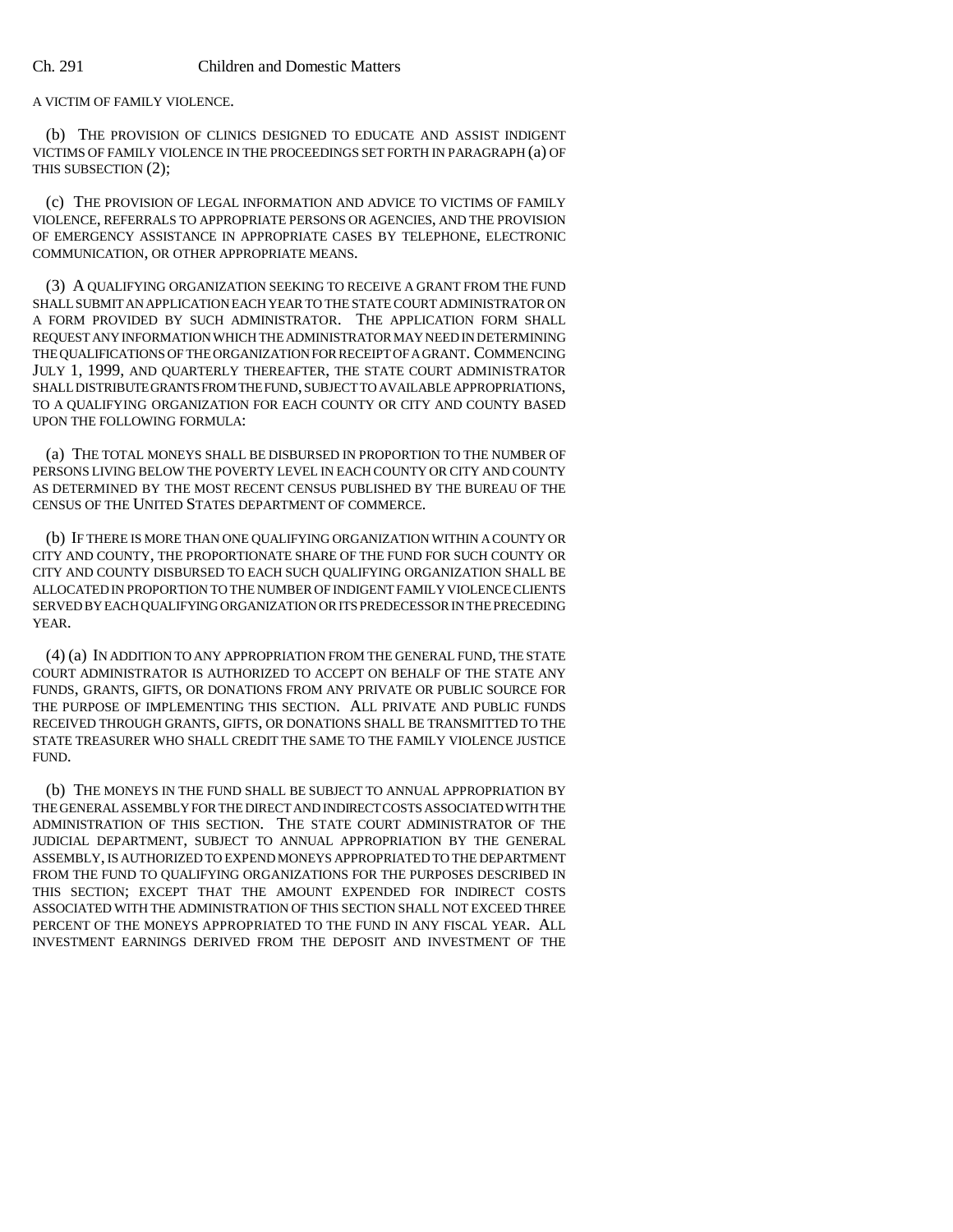MONEYS IN THE FUND SHALL BE CREDITED TO THE FUND. ANY MONEYS NOT APPROPRIATED SHALL REMAIN IN THE FUND AND SHALL NOT BE TRANSFERRED OR REVERT TO THE GENERAL FUND OF THE STATE AT THE END OF ANY FISCAL YEAR.

(5) FOR PURPOSES OF THIS SECTION:

(a) "ADMINISTRATOR" MEANS THE STATE COURT ADMINISTRATOR IN THE STATE JUDICIAL DEPARTMENT.

(b) "FAMILY VIOLENCE" HAS THE SAME MEANING AS "DOMESTIC ABUSE" AS SET FORTH IN SECTION 14-4-101 (2).

(c) "FUND" MEANS THE FAMILY VIOLENCE JUSTICE FUND.

(d) "INDIGENT" MEANS A PERSON WHOSE INCOME DOES NOT EXCEED ONE HUNDRED TWENTY-FIVE PERCENT OF THE CURRENT FEDERAL POVERTY GUIDELINES DETERMINED ANNUALLY BY THE UNITED STATES DEPARTMENT OF HEALTH AND HUMAN SERVICES.

(e) "QUALIFYING ORGANIZATION" MEANS AN ORGANIZATION THAT:

(I) PROVIDES FULL SERVICE CIVIL LEGAL SERVICES TO INDIGENT CLIENTS;

(II) IS BASED IN COLORADO;

(III) IS EXEMPT FROM TAXATION PURSUANT TO SECTION 501 (c) (3) OF THE INTERNAL REVENUE CODE; AND

(IV) OBTAINS MORE THAN THIRTY-THREE PERCENT OF ITS FUNDING FROM SOURCES OTHER THAN GRANTS FROM THE FUND.

(f) "RESTRAINING ORDER" HAS THE SAME MEANING AS SET FORTH IN SECTION 18-6-803.7 (1) (e), C.R.S.

**SECTION 6.** 13-3-101, Colorado Revised Statutes, is amended BY THE ADDITION OF A NEW SUBSECTION to read:

**13-3-101. State court administrator.** (6) THE STATE COURT ADMINISTRATOR SHALL MAKE GRANTS FROM THE FAMILY VIOLENCE JUSTICE FUND PURSUANT TO THE PROVISIONS OF SECTION 14-4-107, C.R.S.

**SECTION 7. No appropriation.** The general assembly has determined that sections 1, 2, and 4 of this act can be implemented within existing appropriations, and therefore no separate appropriation of state moneys is necessary to carry out the purposes of sections 1, 2, and 4 of this act.

**SECTION 8. Appropriation - adjustment in 1999 long bill.** (1) (a) In addition to any other appropriation, there is hereby appropriated, out of any moneys in the general fund not otherwise appropriated, to the department of human services, for allocation to the Colorado domestic abuse program fund established pursuant to section 39-22-802, Colorado Revised Statutes, for the fiscal year beginning July 1, 1999, the sum of two hundred fifty thousand dollars (\$250,000), or so much thereof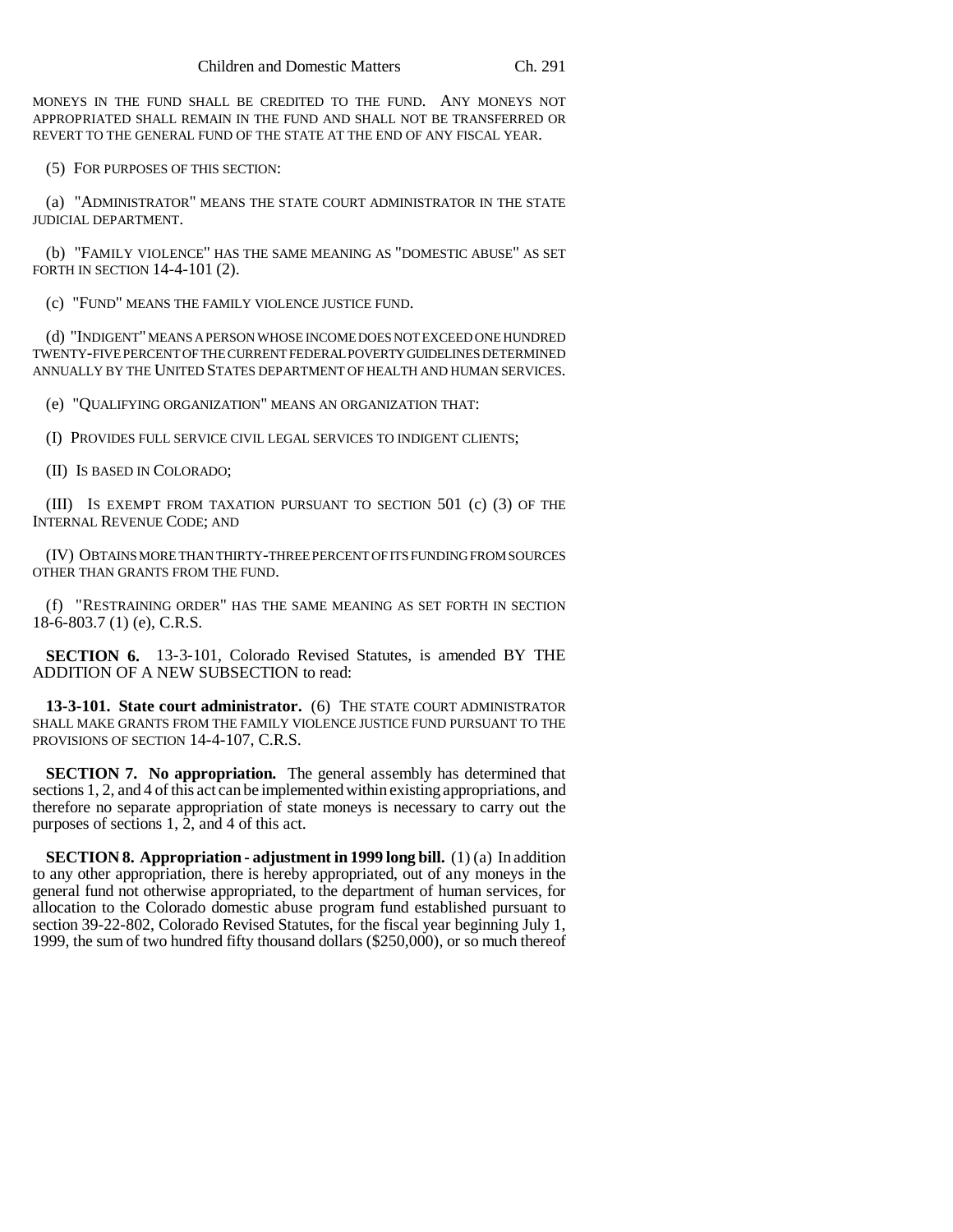## Ch. 291 Children and Domestic Matters

as may be necessary, for the implementation of this act.

(b) In addition to any other appropriation, there is hereby appropriated, out of any moneys in the general fund not otherwise appropriated, to the judicial department, for allocation to the state court administrator, for the fiscal year beginning July 1, 1999, the sum of two hundred fifty thousand dollars (\$250,000), or so much thereof as may be necessary, for the implementation of this act.

(2) For the implementation of this act, appropriations made in the annual general appropriations act for the fiscal year beginning July 1, 1999, shall be adjusted as follows:

(a) The general fund appropriation to the capital construction fund outlined in section 3  $(1)$  (f) is reduced by five hundred thousand dollars (\$500,000).

(b) The capital construction fund exempt appropriation to the department of transportation, construction projects, is reduced by five hundred thousand dollars  $(\$500,000)$ .

**SECTION 9. Future appropriations - legislative intent.** (1) (a) In addition to any other appropriation set forth in this act, it appears that section 3 of this act will require additional future appropriations from the general fund to the department of human services, for allocation to the Colorado domestic abuse program fund established pursuant to section 39-22-802, C.R.S., and the amount required to be appropriated for the fiscal year beginning July 1, 2000, is estimated to be one hundred fifty thousand dollars (\$150,000).

(b) In addition to any other appropriation set forth in this act, it appears that sections 5 and 6 of this act will require additional future appropriations from the general fund to the judicial department, for allocation to the state court administrator, and the amount required to be appropriated for the fiscal year beginning July 1, 2000, is estimated to be one hundred fifty thousand dollars (\$150,000).

(2) It is the intent of the general assembly that the general fund appropriation for the implementation of this act shall be derived from savings generated from implementation of the provisions of HB99-1168, as enacted during the first regular session of the sixty-second general assembly.

**SECTION 10. Effective date.** Sections 1, 2, 3, 4, 5, 6, 7, 8, 10, and 11 of this act shall take effect upon passage. Section 9 of this act shall take effect July 1, 2000; except that section 9 of this act shall only take effect if section 42-2-206, Colorado Revised Statues, is amended in House Bill 99-1168 to change the penalty for driving with a revoked license from a class 6 felony to a class 1 misdemeanor and House Bill 99-1168 is enacted at the First Regular Session of the Sixty-second General Assembly and becomes law.